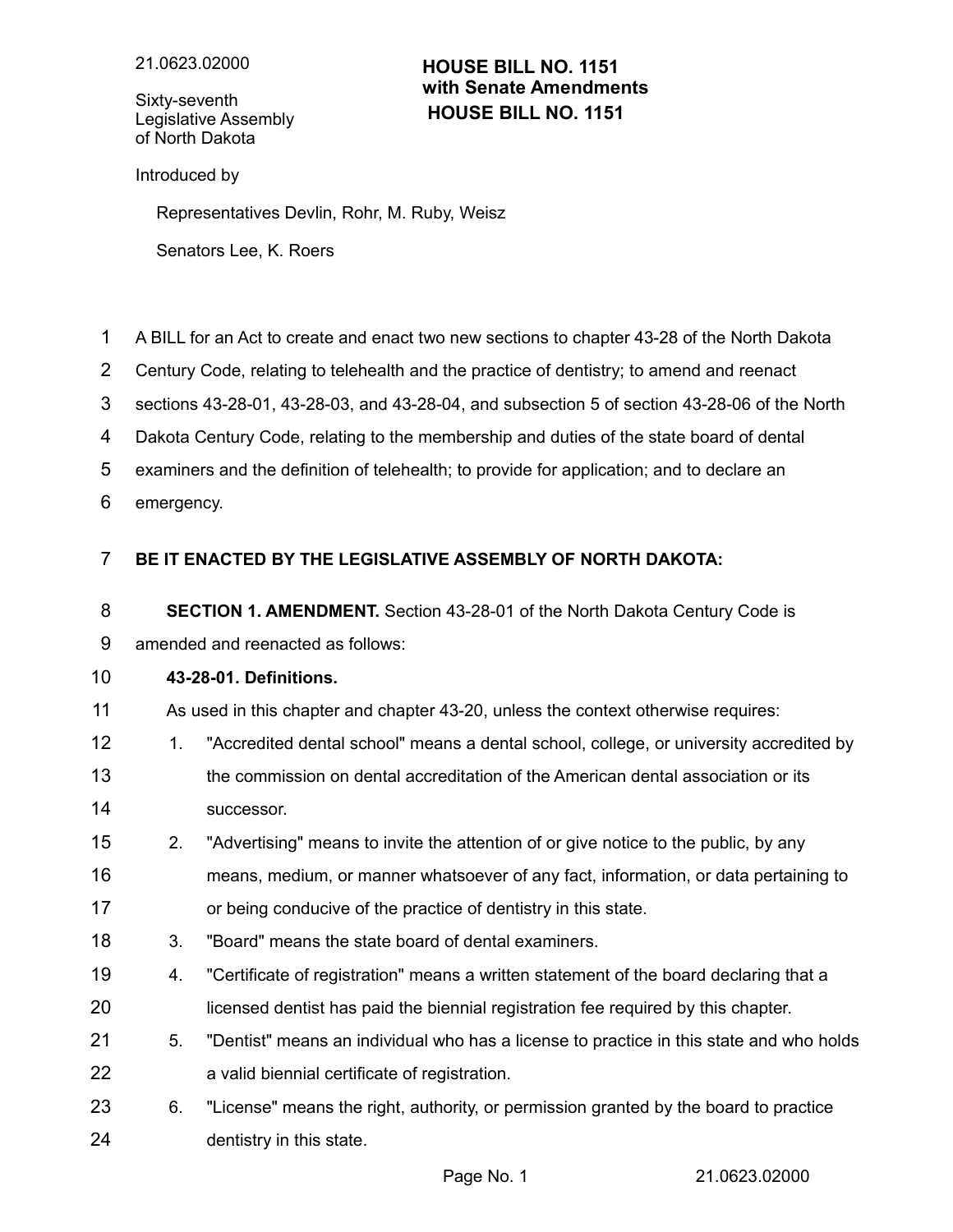| 1              | 7.                                                                                                  | "Practice of dentistry" means examination, diagnosis, treatment, repair, administration     |  |  |  |  |  |
|----------------|-----------------------------------------------------------------------------------------------------|---------------------------------------------------------------------------------------------|--|--|--|--|--|
| $\overline{2}$ |                                                                                                     | of local or general anesthetics, prescriptions, or surgery of or for any disease, disorder, |  |  |  |  |  |
| 3              | deficiency, deformity, discoloration, condition, lesion, injury, or pain of the human oral          |                                                                                             |  |  |  |  |  |
| 4              |                                                                                                     | cavity, teeth, gingivae, and soft tissues, and the diagnosis, surgical, and adjunctive      |  |  |  |  |  |
| 5              |                                                                                                     | treatment of the diseases, injuries, and defects of the upper and lower human jaw and       |  |  |  |  |  |
| 6              |                                                                                                     | associated structures.                                                                      |  |  |  |  |  |
| 7              | <u>8.</u>                                                                                           | "Telehealth" has the same meaning as in section 26.1-36-09.15.                              |  |  |  |  |  |
| 8              |                                                                                                     | <b>SECTION 2. AMENDMENT.</b> Section 43-28-03 of the North Dakota Century Code is           |  |  |  |  |  |
| 9              | amended and reenacted as follows:                                                                   |                                                                                             |  |  |  |  |  |
| 10             | 43-28-03. State board of dental examiners - Members - Appointment - Terms of office -               |                                                                                             |  |  |  |  |  |
| 11             | Oath - Vacancies.                                                                                   |                                                                                             |  |  |  |  |  |
| 12             | The state board of dental examiners consists of sevenning members appointed by the                  |                                                                                             |  |  |  |  |  |
| 13             | governor. The membership of the board must include fivesix dentist members, at least one of         |                                                                                             |  |  |  |  |  |
| 14             | whom is a board-eligible or board-certified oral and maxillofacial surgeon; one dental hygienist    |                                                                                             |  |  |  |  |  |
| 15             | member <sub>7</sub> ; one dental assistant member; and one independent consumer member. Appointment |                                                                                             |  |  |  |  |  |
| 16             | to the board is for a term of five years, with terms of office arranged so that one term expires no |                                                                                             |  |  |  |  |  |
| 17             | more than two terms expire on March sixteenth of each year, except that each fifth year there-      |                                                                                             |  |  |  |  |  |
| 18             | must be two new board members appointed, one of whom is a dentist and the other a dental-           |                                                                                             |  |  |  |  |  |
| 19             | hygienist and two years later two new board members must be appointed, one of whom is a             |                                                                                             |  |  |  |  |  |
| 20             | dentist, and one of whom is a consumer member. The first five-year term of the consumer-            |                                                                                             |  |  |  |  |  |
| 21             | member commences on July 1, 1993, and continues through March 15, 1998. Each member of              |                                                                                             |  |  |  |  |  |
| 22             | the board shall hold office until a successor is appointed and qualified. PersonsAn individual      |                                                                                             |  |  |  |  |  |
| 23             | appointed to the board shall qualifyqualifies by taking the oath required of civil officers. NoA    |                                                                                             |  |  |  |  |  |
| 24             | member may not serve more than ten years or two 5-year terms of office. If a member of the          |                                                                                             |  |  |  |  |  |
| 25             | board is absent from two consecutive regular meetings, the board may declare a vacancy to           |                                                                                             |  |  |  |  |  |
| 26             | exist. All vacancies on the board must be filled by the governor by appointment.                    |                                                                                             |  |  |  |  |  |
| 27             |                                                                                                     | <b>SECTION 3. AMENDMENT.</b> Section 43-28-04 of the North Dakota Century Code is           |  |  |  |  |  |
| 28             | amended and reenacted as follows:                                                                   |                                                                                             |  |  |  |  |  |
| 29             |                                                                                                     | 43-28-04. Qualifications and appointment of members of the board - Limited vote.            |  |  |  |  |  |
| 30             | 1.                                                                                                  | An individual may not be appointed as a dentist member of the board unless that             |  |  |  |  |  |
| 31             |                                                                                                     | individual:                                                                                 |  |  |  |  |  |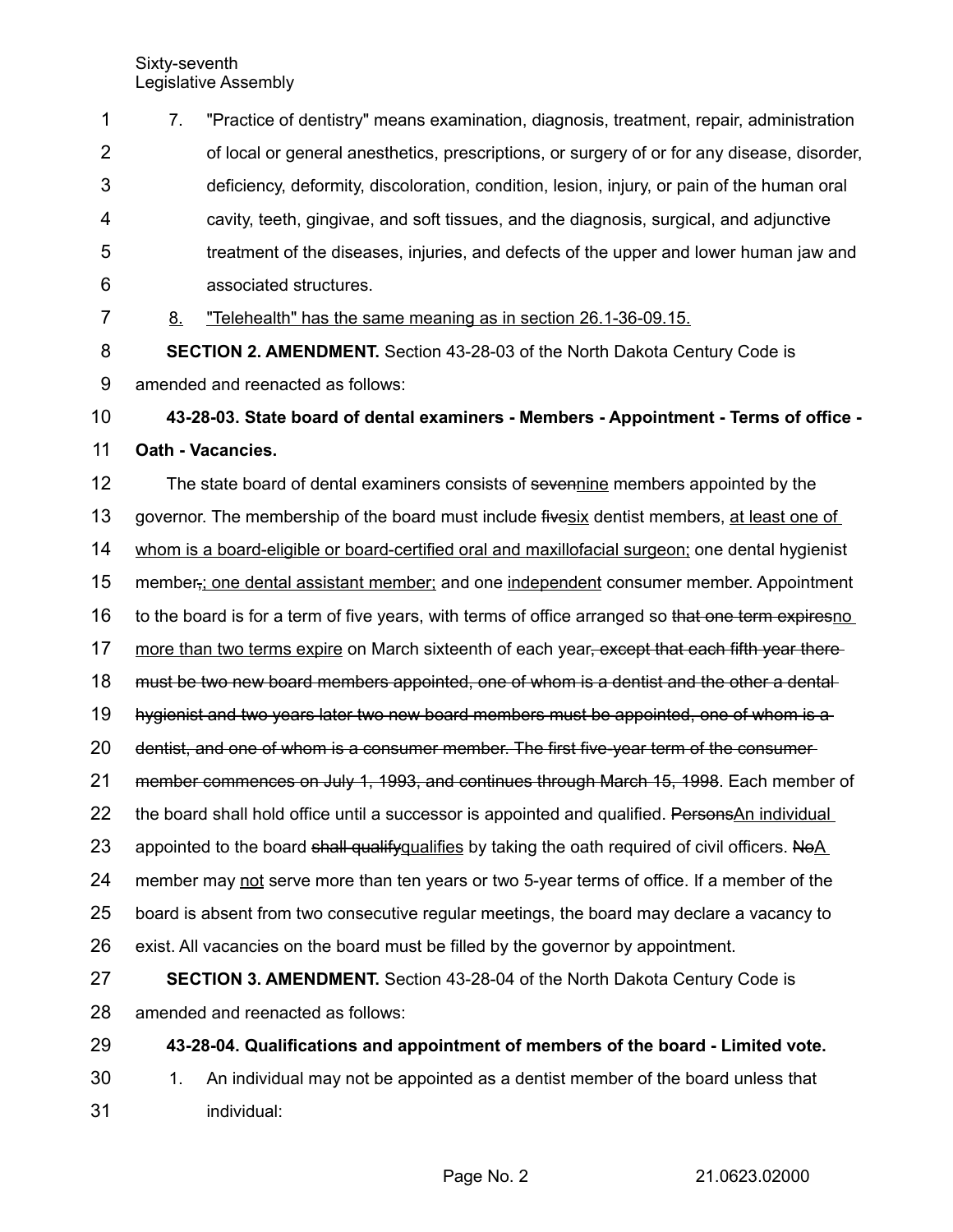| 1              |                                           | a.                                                                                        | Is a dentist licensed and registered under this chapter; and                              |  |  |  |
|----------------|-------------------------------------------|-------------------------------------------------------------------------------------------|-------------------------------------------------------------------------------------------|--|--|--|
| $\overline{2}$ |                                           | b.                                                                                        | Is actively engaged in the practice of dentistry and has been so engaged in this          |  |  |  |
| 3              |                                           |                                                                                           | state for at least five years immediately preceding the appointment.                      |  |  |  |
| 4              | 2.                                        |                                                                                           | An individual may not be appointed as the dental hygienist member of the board            |  |  |  |
| 5              |                                           |                                                                                           | unless that individual:                                                                   |  |  |  |
| 6              |                                           | a.                                                                                        | Is a licensed and registered dental hygienist in accordance with chapter 43-20;           |  |  |  |
| 7              |                                           |                                                                                           | and                                                                                       |  |  |  |
| 8              |                                           | b.                                                                                        | Is actively engaged in the practice of dental hygiene and has been so engaged in          |  |  |  |
| 9              |                                           |                                                                                           | this state for at least five years immediately preceding the dental hygienist's           |  |  |  |
| 10             |                                           |                                                                                           | appointment.                                                                              |  |  |  |
| 11             | 3.                                        |                                                                                           | An individual may not be appointed as the dental assistant member of the board            |  |  |  |
| 12             |                                           |                                                                                           | unless that individual:                                                                   |  |  |  |
| 13             |                                           | $\underline{a}$ .                                                                         | <u>Is a registered dental assistant in accordance with chapter 43-20; and</u>             |  |  |  |
| 14             |                                           | <u>b.</u>                                                                                 | Is actively practicing as a registered dental assistant and has been so practicing        |  |  |  |
| 15             |                                           |                                                                                           | in this state for at least five years immediately preceding the dental assistant's        |  |  |  |
| 16             |                                           |                                                                                           | appointment.                                                                              |  |  |  |
| 17             | 4.                                        |                                                                                           | An individual may not be appointed as the independent consumer member of the              |  |  |  |
| 18             |                                           |                                                                                           | board unless that individual:                                                             |  |  |  |
| 19             |                                           | a.                                                                                        | Has been a resident of North Dakota for five years immediately preceding                  |  |  |  |
| 20             |                                           |                                                                                           | appointment;                                                                              |  |  |  |
| 21             |                                           | b.                                                                                        | Has no personal $er_1$ family, or financial relationship with the dental profession;      |  |  |  |
| 22             |                                           |                                                                                           | and                                                                                       |  |  |  |
| 23             |                                           | C.                                                                                        | Is not a dentist, a dental hygienist, a dental assistant, a physician, a nurse, or the    |  |  |  |
| 24             |                                           |                                                                                           | spouse of an individual engaged in any of those occupations.                              |  |  |  |
| 25             | 4.5.                                      |                                                                                           | The dental hygienist, dental assistant, and independent consumer member of the            |  |  |  |
| 26             |                                           |                                                                                           | board shall exercise full voting privileges in all areas except that the dental hygienist |  |  |  |
| 27             |                                           |                                                                                           | may not participate in the clinical examination of dentists for licensure and the dental  |  |  |  |
| 28             |                                           |                                                                                           | assistant and independent consumer member may not participate in the clinical             |  |  |  |
| 29             |                                           |                                                                                           | examination of dentists or hygienists for licensure.                                      |  |  |  |
| 30             |                                           | <b>SECTION 4. AMENDMENT.</b> Subsection 5 of section 43-28-06 of the North Dakota Century |                                                                                           |  |  |  |
| 31             | Code is amended and reenacted as follows: |                                                                                           |                                                                                           |  |  |  |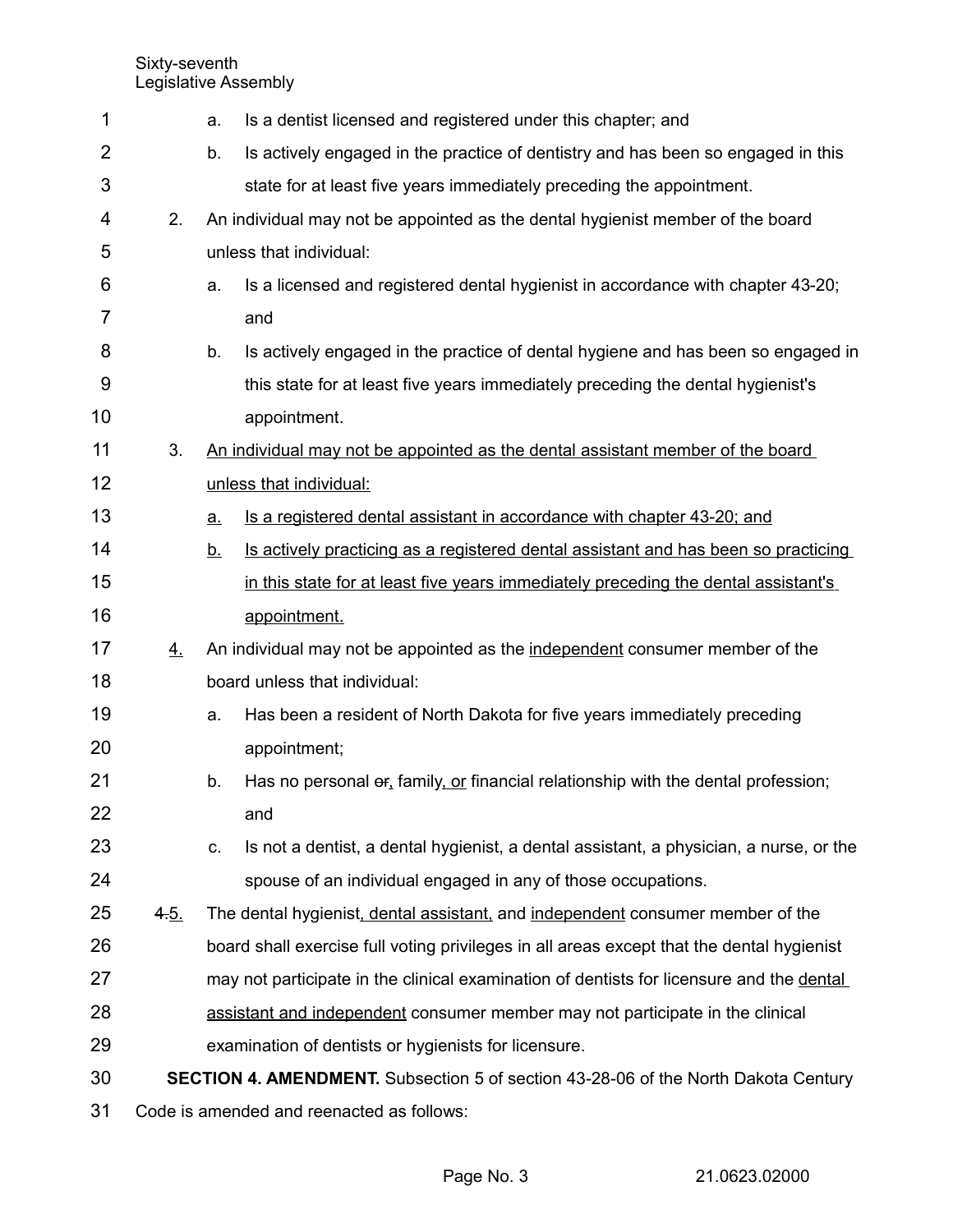| 1  | 5.                                                                                    |                                                                                          | Employ and compensate an executive director, who must be an attorney or a dentist,               |  |  |  |  |
|----|---------------------------------------------------------------------------------------|------------------------------------------------------------------------------------------|--------------------------------------------------------------------------------------------------|--|--|--|--|
| 2  |                                                                                       |                                                                                          | attorneys, investigative staff, and clerical assistants and may perform any other duties         |  |  |  |  |
| 3  | imposed upon the board by this chapter.                                               |                                                                                          |                                                                                                  |  |  |  |  |
| 4  | SECTION 5. A new section to chapter 43-28 of the North Dakota Century Code is created |                                                                                          |                                                                                                  |  |  |  |  |
| 5  |                                                                                       | and enacted as follows:                                                                  |                                                                                                  |  |  |  |  |
| 6  |                                                                                       |                                                                                          | Standard of care and professional ethics - Telehealth.                                           |  |  |  |  |
| 7  |                                                                                       | A dentist is held to the same standard of care and ethical standards, whether practicing |                                                                                                  |  |  |  |  |
| 8  |                                                                                       |                                                                                          | traditional in-person dentistry or telehealth. The following apply in the context of telehealth: |  |  |  |  |
| 9  | 1.                                                                                    |                                                                                          | Professional ethical standards require a dentist to practice only in areas in which the          |  |  |  |  |
| 10 |                                                                                       |                                                                                          | dentist has demonstrated competence, based on the dentist's training, ability, and               |  |  |  |  |
| 11 |                                                                                       |                                                                                          | experience.                                                                                      |  |  |  |  |
| 12 | 2.                                                                                    |                                                                                          | A dentist may not practice telehealth unless a bona fide dentist-patient relationship is         |  |  |  |  |
| 13 |                                                                                       |                                                                                          | established in person or through telehealth. A dentist practicing telehealth shall verify        |  |  |  |  |
| 14 |                                                                                       |                                                                                          | the identity of the patient seeking care and shall disclose to the patient the dentist's         |  |  |  |  |
| 15 |                                                                                       |                                                                                          | identity, physical location, contact information, and licensure status.                          |  |  |  |  |
| 16 | <u>3.</u>                                                                             |                                                                                          | Before a dentist initially diagnoses or treats a patient for a specific illness, disease, or     |  |  |  |  |
| 17 |                                                                                       |                                                                                          | condition, the dentist shall perform an examination or evaluation. A dentist may                 |  |  |  |  |
| 18 |                                                                                       |                                                                                          | perform an examination or evaluation entirely through telehealth if the examination or           |  |  |  |  |
| 19 |                                                                                       |                                                                                          | evaluation may be performed in accordance with the standard of care required for an              |  |  |  |  |
| 20 |                                                                                       |                                                                                          | in-person dental examination or evaluation. A dentist may not use telehealth to                  |  |  |  |  |
| 21 |                                                                                       |                                                                                          | perform an initial examination or evaluation in circumstances in which the standard of           |  |  |  |  |
| 22 |                                                                                       |                                                                                          | care necessitates an in-person dental examination.                                               |  |  |  |  |
| 23 |                                                                                       | <u>a.</u>                                                                                | An appropriate telehealth examination or evaluation may include an examination                   |  |  |  |  |
| 24 |                                                                                       |                                                                                          | utilizing secure videoconferencing in conjunction with store-and-forward                         |  |  |  |  |
| 25 |                                                                                       |                                                                                          | technology or appropriate diagnostic testing that would be required during an                    |  |  |  |  |
| 26 |                                                                                       |                                                                                          | in-person examination or evaluation or an examination conducted with an                          |  |  |  |  |
| 27 |                                                                                       |                                                                                          | appropriately licensed intervening dental health care provider, practicing within                |  |  |  |  |
| 28 |                                                                                       |                                                                                          | the scope of the dental health care provider's profession, providing necessary                   |  |  |  |  |
| 29 |                                                                                       |                                                                                          | physical findings to the dentist during a live, two-way telehealth encounter. An                 |  |  |  |  |
| 30 |                                                                                       |                                                                                          | examination or evaluation consisting only of a static online questionnaire or an                 |  |  |  |  |
| 31 |                                                                                       |                                                                                          | audio conversation does not meet the standard of care.                                           |  |  |  |  |